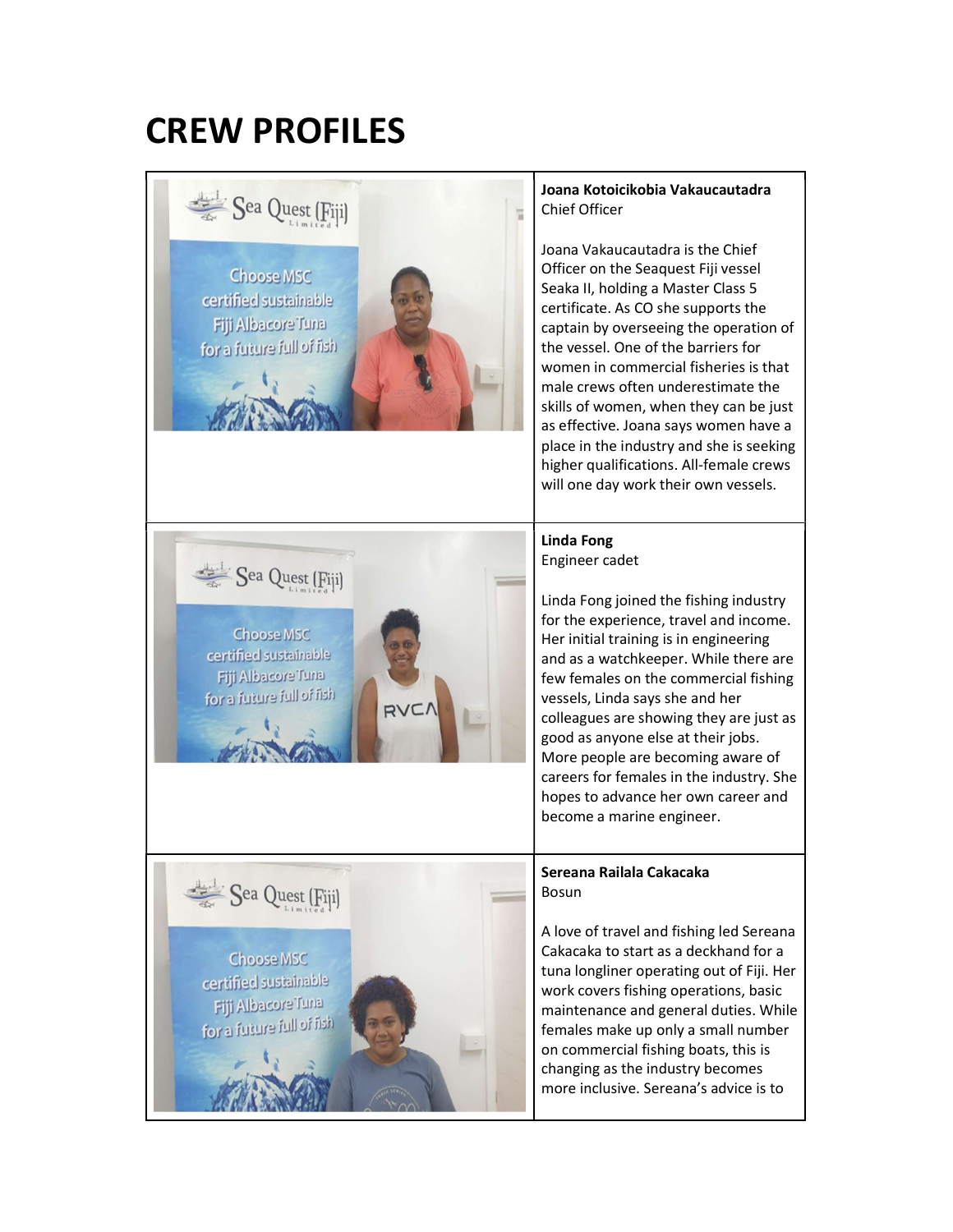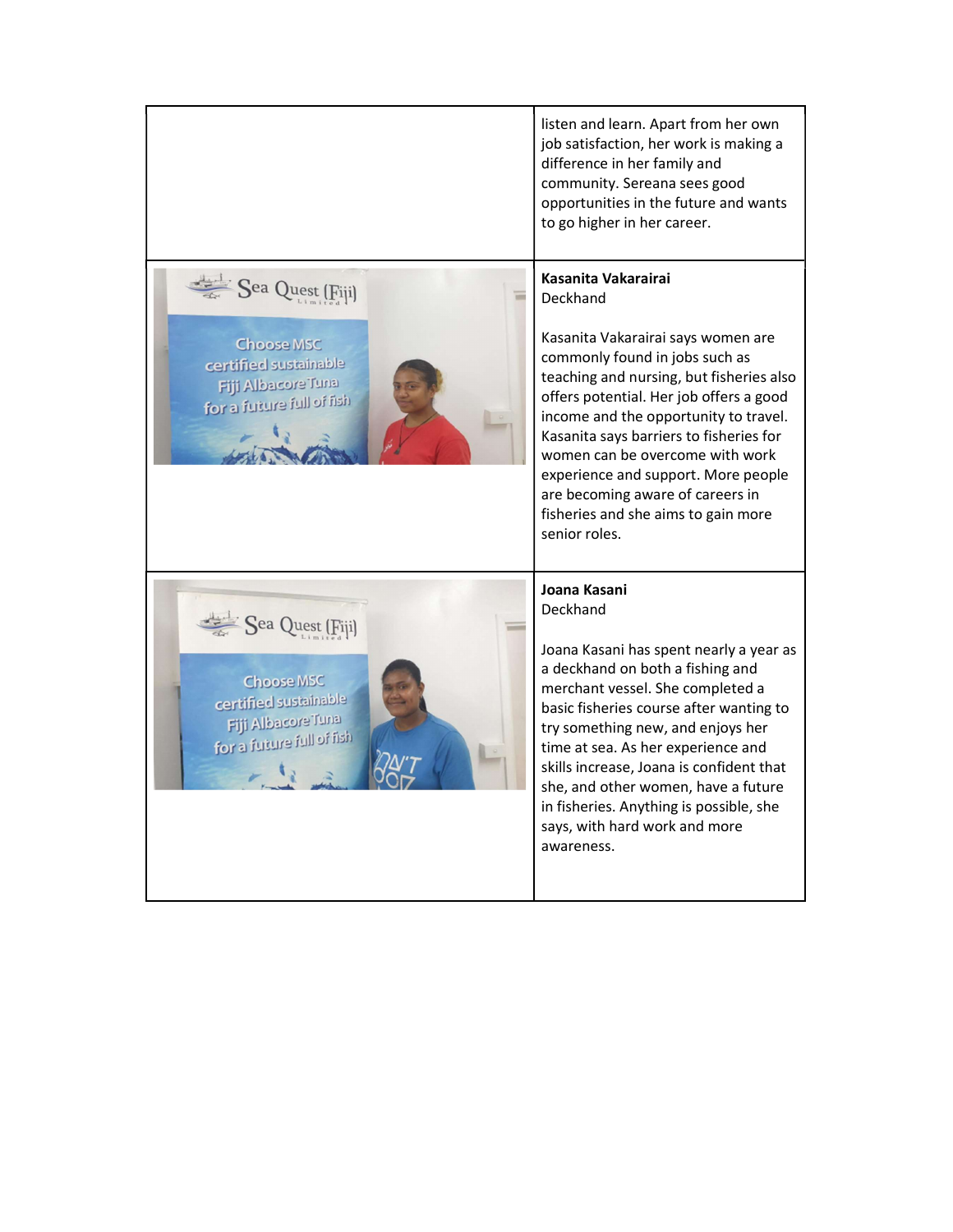

#### FACT SHEET- WHAT IS LONGLINING?

The two most important industrial fishing methods for tuna in the Western and Central Pacific Ocean are purse seine fishing and longline fishing.

Longline fishing feeds out long lines with hooks into the open ocean. The crew of a longliner bait single hooks (manually or by machine) and feed out lines that may be more than 60 km long. The hooks are on short lines (called branch lines) that hang off the main line.

One longline may have 3,000 hooks. The depth at which the hooks hang in the water is crucial for attracting the desired tuna. This is regulated with a line thrower to produce a curved mainline between floats, and thus cover a range of depths. Longlines are not anchored: they drift near the surface, and are marked by radio beacons which the vessel uses to find them. It may take up to 11 hours to haul in a longline.